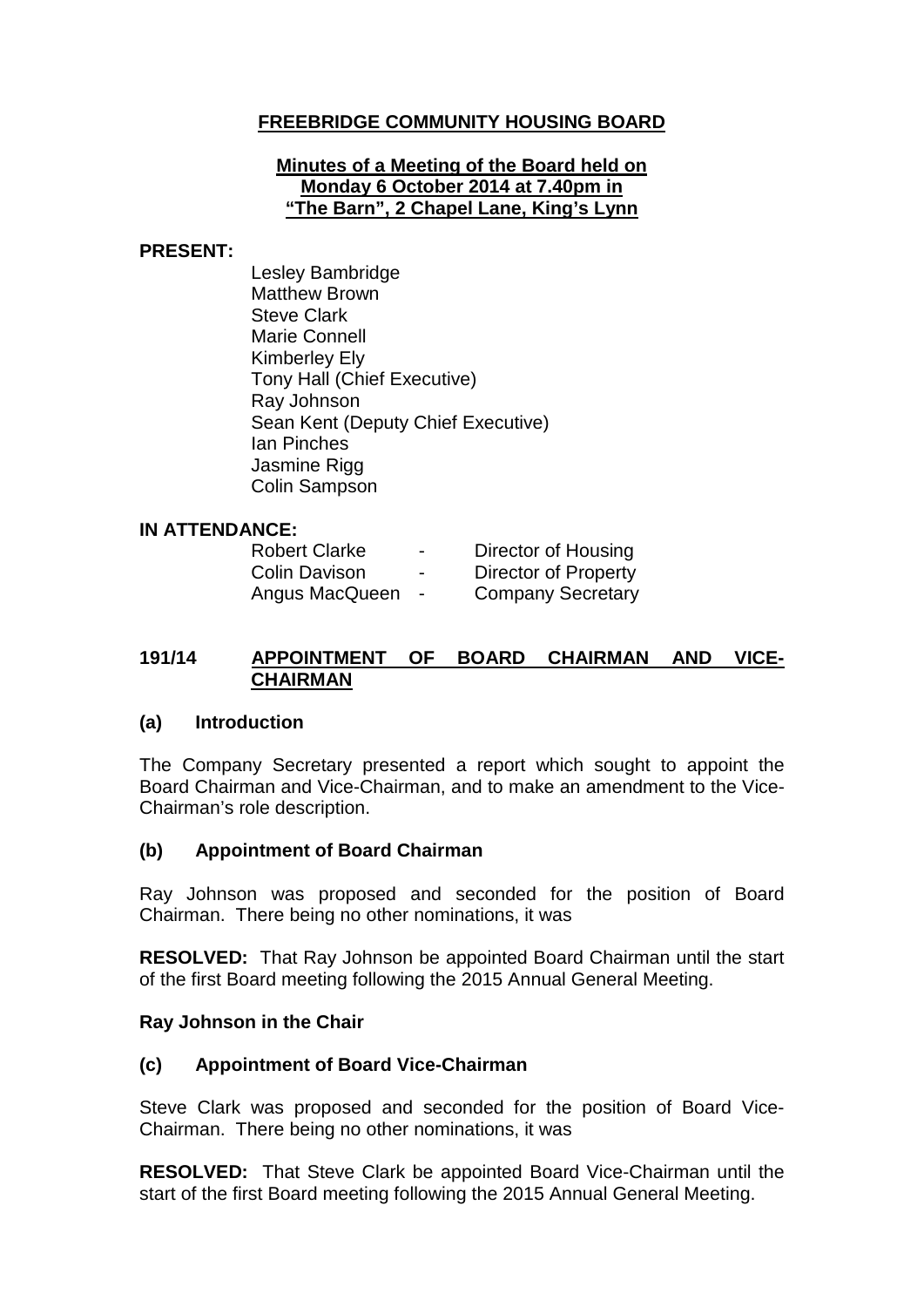## **(d) Vice-Chairman's Role Description**

**RESOLVED:** That section c. of the Vice-Chairman's role description be amended as follows (additional words in italics):

c. To carry out the Board Chairman's appraisal and monitor the Board Chairman's performance on an ongoing basis.

### **192/14 APOLOGIES**

There were no apologies for absence.

### **193/14 MINUTES**

The minutes of the meeting held on 8 September 2014 were confirmed as a correct record and signed by the Chairman.

### **194/14 MATTERS ARISING**

There were no matters arising.

### **195/14 DECLARATIONS OF INTEREST**

The Board noted that Board appointments, some of which attracted additional remuneration, were being made at this meeting, but considered that no declaration of interest was necessary as any Board Member was entitled to stand for the positions.

Marie Connell declared an interest in the item at minute number 208/14 – Appointment of Shareholders – as her application for shareholding was one of those being considered. The Board was content that she should remain in the room for the item, but she did not vote.

## **196/14 CHAIRMAN'S UPDATE**

The Chairman said that he had continued to hold his weekly meetings with the Chief Executive. He and the Chief Executive had additionally attended the National Housing Federation's Social Housing Conference in Birmingham.

The Chairman stated that he was pleased that the Freebridge Annual General Meeting, held on 22 September 2014, had run smoothly. The video version of this year's Annual Report had been shown before the meeting and had been well received, although comments about accessibility for partially sighted people had been noted.

The Chairman reported that he, along with the Head of Customer Services, had represented Freebridge at a charity golf event hosted by Searles Leisure in Heacham, and had won the event.

The Chairman advised that he was continuing to attend meetings as Freebridge's representative on the Governors' Council at the Queen Elizabeth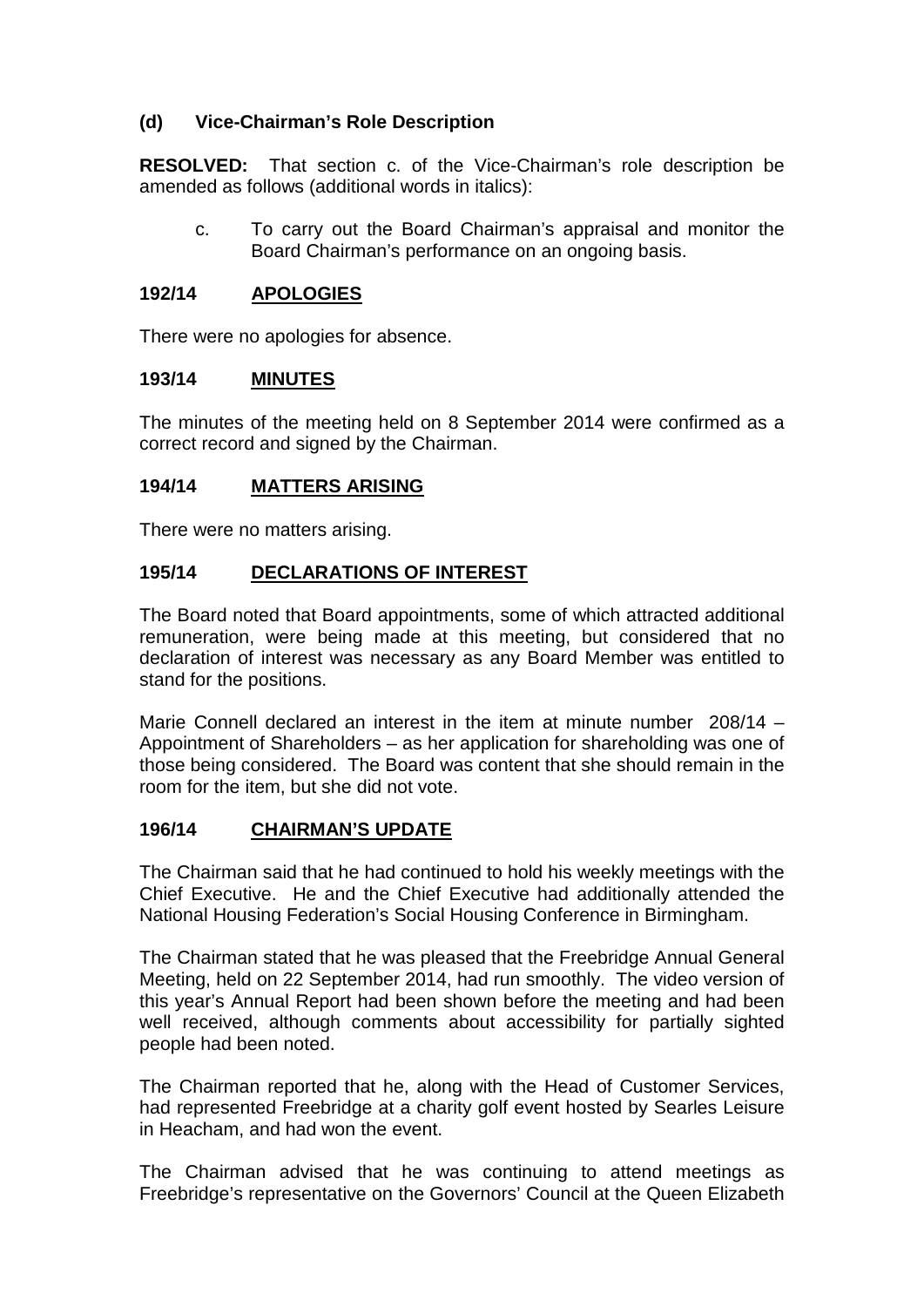Hospital, King's Lynn. He had also had a personal meeting with the new Chairman of the Hospital, Edward Libby.

## **197/14 CHIEF EXECUTIVE'S UPDATE**

Confidential item

### **198/14 HEALTH AND SAFETY BRIEFING**

The Director of Property gave a presentation which reminded the Board of its responsibilities for Health and Safety and which explained how the Board could take assurance that it was meeting its responsibilities. Copies of the slides used in the presentation were tabled.

The Board noted that the Health and Safety Committee received audit reports from the Health and Safety Adviser and asked the Company Secretary to investigate whether it would be appropriate for the Audit Committee also to consider any of this work.

The Board noted the briefing.

### **199/14 AFFORDABLE HOMES PROGRAMME FRAMEWORK AGREEMENT**

The Director of Property presented a report which sought approval to enter into the Homes and Communities Agency's Framework Agreement in relation to the 2015-18 Affordable Homes Programme and to enter into the revised  $e^2$ Consortium Agreement.

With regard to the Framework Agreement for the Affordable Homes Programme, the Board acknowledged that it was a standard document which Freebridge would need to agree to in order to access grant funding. However, the Board indicated that it would have found it useful for the officer report to contain further details, particularly around risk. It was also noted that clarification around the wording in the Agreement "no more conversions or disposals" was awaited, and that the Agreement should not be signed until this had been resolved satisfactorily.

In answer to a question about changes in membership to the  $e<sup>2</sup>$  Consortium Agreement, the Chief Executive explained that the two local authorities which had asked to join would not have a place on the Board. They would, therefore, have no opportunity to influence the direction of the Consortium.

### **RESOLVED:**

- 1) That the terms and conditions contained within the Homes and Communities Agency Framework Agreement for the 2015-18 Affordable Homes Programme be accepted, subject to the final details being agreed by the Chief Executive in consultation with the Chairman.
- 2) That the new  $e^2$  Consortium Agreement be accepted.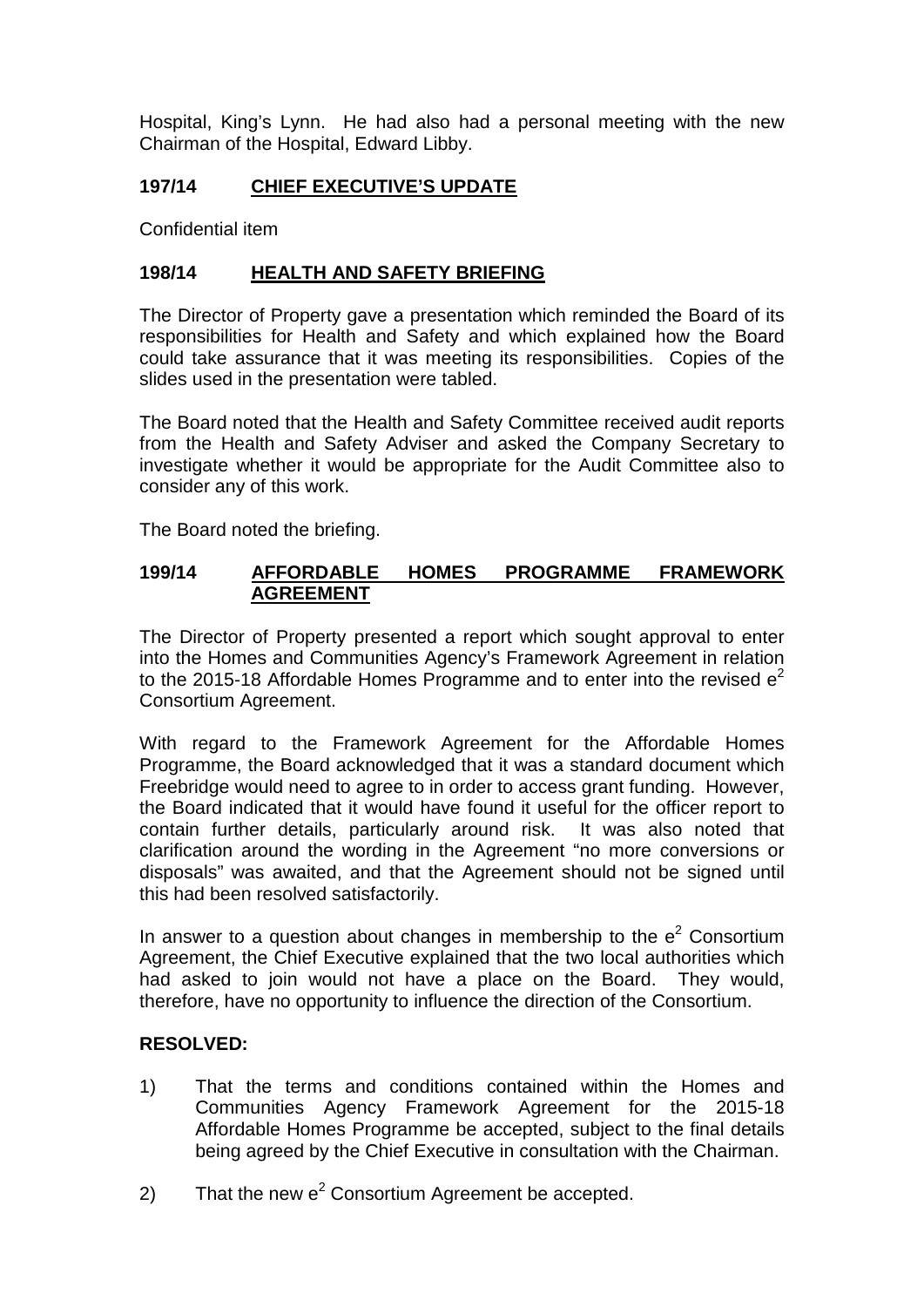# **200/14 CONTRACT SIGNING – THORNAGE HALL EXTENSION**

Confidential item

### **201/14 LEASEHOLDER LEASE EXTENSION – HILLINGTON SQUARE**

Confidential item

### **202/14 ACTIONS ARISING FROM COSMOPOLITAN HOUSING GROUP LESSONS LEARNED REPORT**

The Company Secretary presented a report which set out actions arising for Freebridge from the Cosmopolitan Housing Group Lessons Learned Report published in June 2014 by Altair.

The Board agreed that the suggested actions were good practice and would assist Freebridge in preparing for the changes to the Regulatory Framework which were expected imminently. It was also noted that the Lessons Learned Report had been the subject of a Board "Thinking Session" in July 2014, and some of the suggested actions reflected comments made on that occasion.

The Board requested that all of the actions be given a definite deadline. Therefore, where actions were listed for completion by "summer 2015", this should say "August 2015". The action to "Develop Leader Managers", described as "ongoing", should be changed to "Present plan for the development of Leader Managers" by December 2014.

In answer to a question, the Deputy Chief Executive said that he and the Finance team would be investigating how the BRIXX financial planning system could be used to provide some of the information that might be required.

**RESOLVED:** That the actions for Freebridge arising from the Cosmopolitan Housing Group Lessons Learned Report be agreed as presented, subject to the amendments described above, and that these be added to the Governance Improvement Action Plan.

## **203/14 BOARD APPOINTMENTS**

The Company Secretary presented a report which sought to undertake the annual process of making Board appointments for the ensuing year.

The Chairman had previously circulated a sheet of recommendations, and these were agreed. Accordingly, it was

**RESOLVED:** That the annual Board appointments be made as follows:

**Audit Committee:** Steve Clark, Ian Pinches (Chairman), Jas Rigg, Colin Sampson (Vice-Chairman), Karen Sly (co-opted member) (plus Tony Hall or Sean Kent to take a seat on the Committee in exceptional circumstances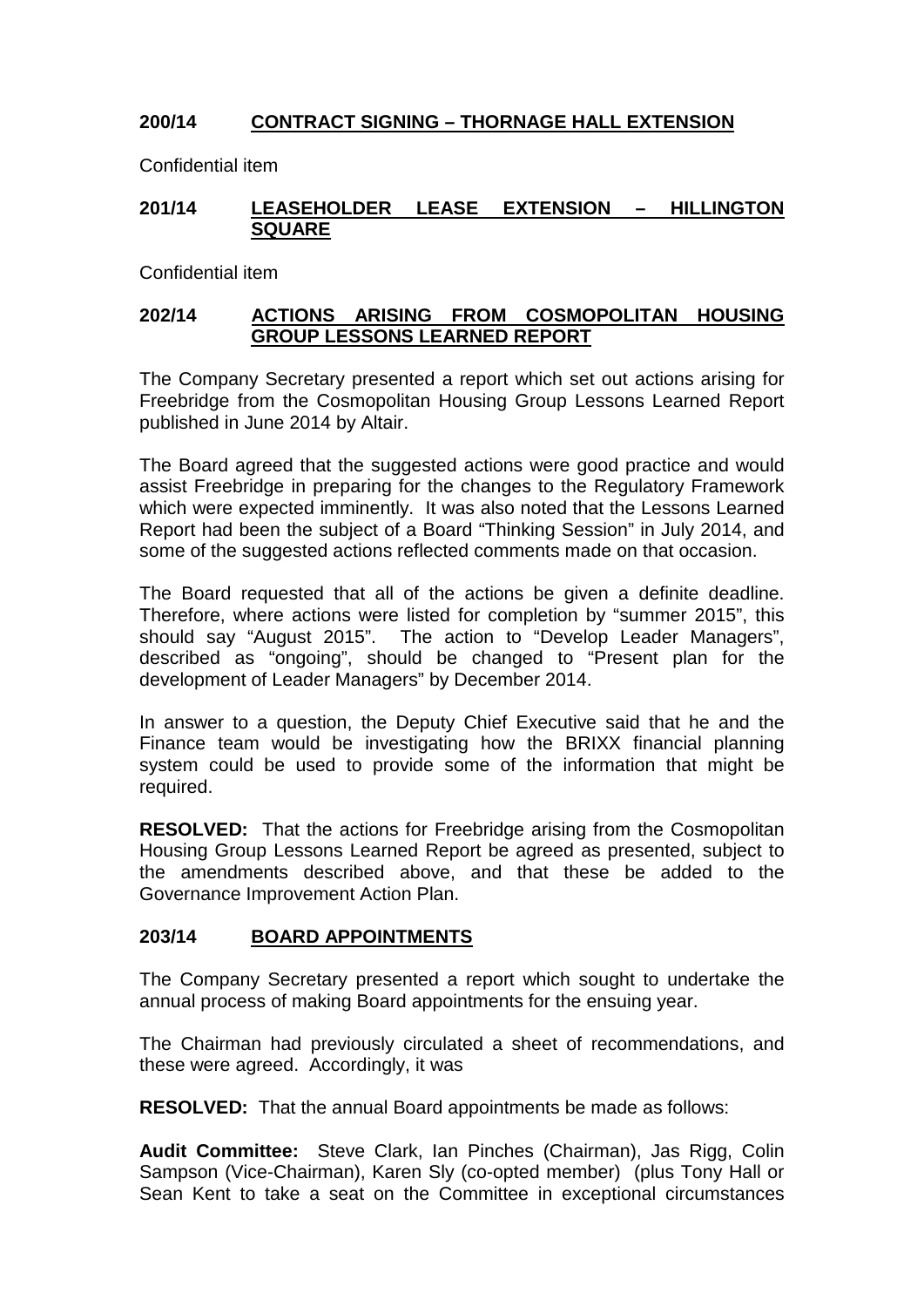where otherwise a quorum would not be achieved, in accordance with Standing Order 4)

**Chief Executive's Appraisal Panel:** Matthew Brown (Chairman), Colin Sampson, Ray Johnson (as Board Chairman)

**Complaints Panel Pool:** Ray Johnson (as Board Chairman), Steve Clark (as Board Vice-Chairman), Lesley Bambridge, Colin Sampson

**e<sup>2</sup> Joint Members Group:** Steve Clark, Ray Johnson, Tony Hall (as Chief Executive)

### **204/14 REVIEW OF THE MOVING OUT POLICY**

The Director of Housing presented a report which reviewed the Moving Out Policy.

[Confidential wording]

In answer to a question, the Director of Housing confirmed that all of the suggested amendments to the Policy reflected standard practice.

**RESOLVED:** That the revised Moving Out Policy be approved as presented.

#### **205/14 REVIEW OF THE DISQUALIFYING TENANTS IN BREACH OF TENANCY AGREEMENT CONDITIONS FROM BOARD MEMBERSHIP POLICY AND OF THE BOARD MEMBER CONDUCT ISSUES POLICY**

The Company Secretary presented a report which reviewed the Disqualifying Tenants in Breach of Tenancy Agreement Conditions from Board Membership Policy and the Board Member Conduct Issues Policy.

It was noted that no amendments were suggested to the Policies, other than minor changes to put them into the new format.

### **RESOLVED:**

- 1) That the revised Disqualifying Tenants in Breach of Tenancy Agreement Conditions from Board Membership Policy be approved as presented.
- 2) That the revised Board Member Conduct Issues Policy be approved as presented.

## **206/14 MEETINGS TIMETABLE 2015**

The Company Secretary presented a report which set out the proposed timetable for Board, committee and AGM meetings in 2015.

**RESOLVED:** That the 2015 meetings timetable be approved as presented.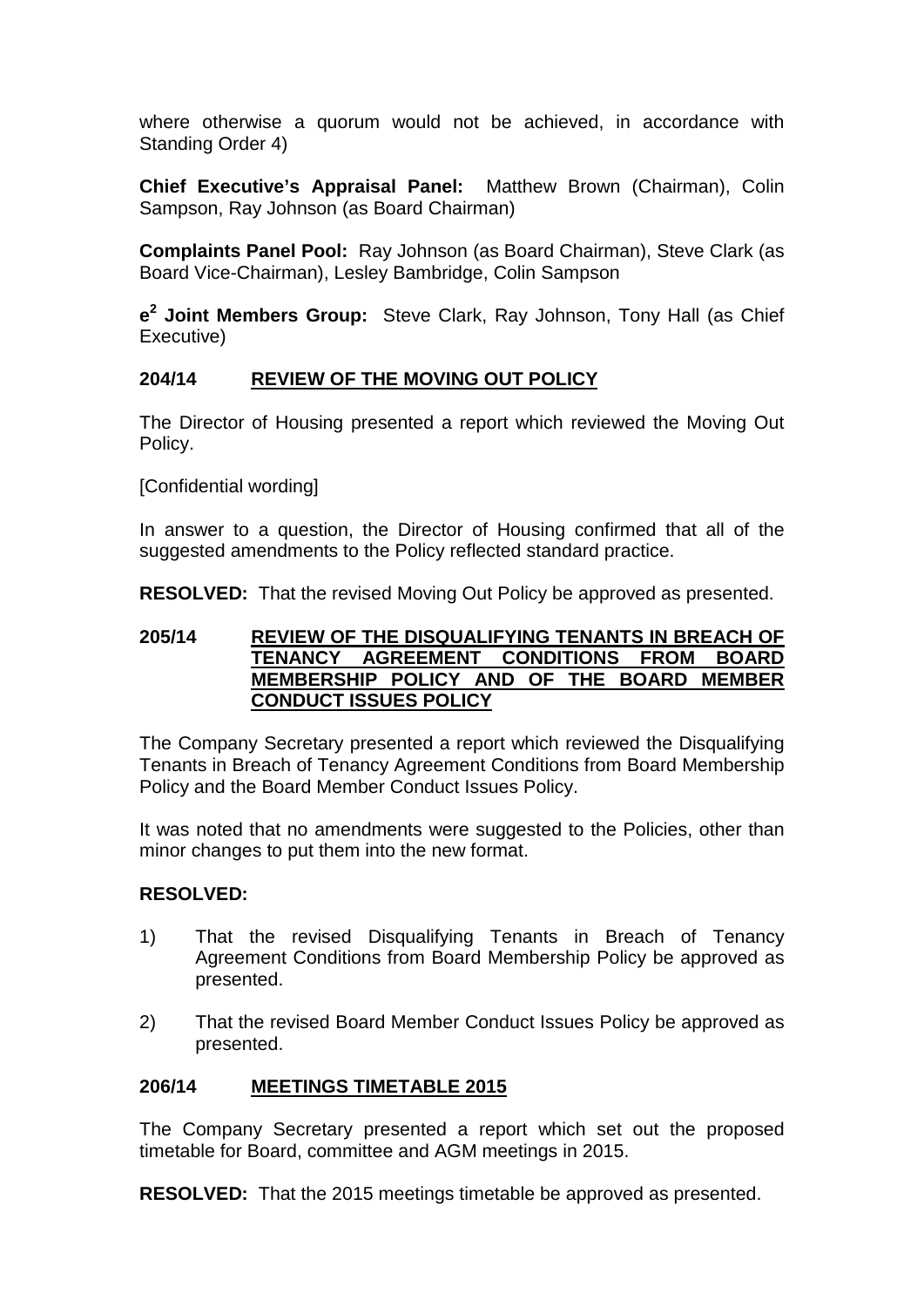### **207/14 PROVISION OF A LEASE AT THE FRIARS TO AN EXISTING EMPLOYEE**

The Director of Housing presented a report which sought approval to offer a 12-month lease to an existing Freebridge employee.

**RESOLVED:** That the lease of one unit at the Friars for a period of 12 months to an existing Freebridge employee be agreed as described in the report.

### **208/14 APPOINTMENT OF SHAREHOLDERS**

The Board considered a report which listed applications for shareholding.

### **RESOLVED:**

- 1) That the applications for tenant shareholding set out in Appendix 1 to the report be approved.
- 2) That the application from Marie Connell to become an independent shareholder be approved.

### **209/14 TENANT PANEL QUARTERLY UPDATE**

The Company Secretary presented a report which provided the quarterly update from the Tenant Panel.

The Board was pleased to note that, following the recent recruitment process, all vacancies on the Tenant Panel had now been filled.

The Board asked that its thanks be passed on to the Tenant Panel for the progress made to date on its work plan.

The Board noted the report.

### **210/14 BLACK AND MINORITY ETHNIC (BME) LETTINGS**

The Director of Housing presented a report which sought to set a new BME indicator for lettings.

The Board noted that the three-year local connection criteria recently introduced by the Borough Council had affected this year's figures. Next year's figures would provide a clearer view.

**RESOLVED:** That a new BME lettings indicator of 16.01% be adopted and reviewed annually.